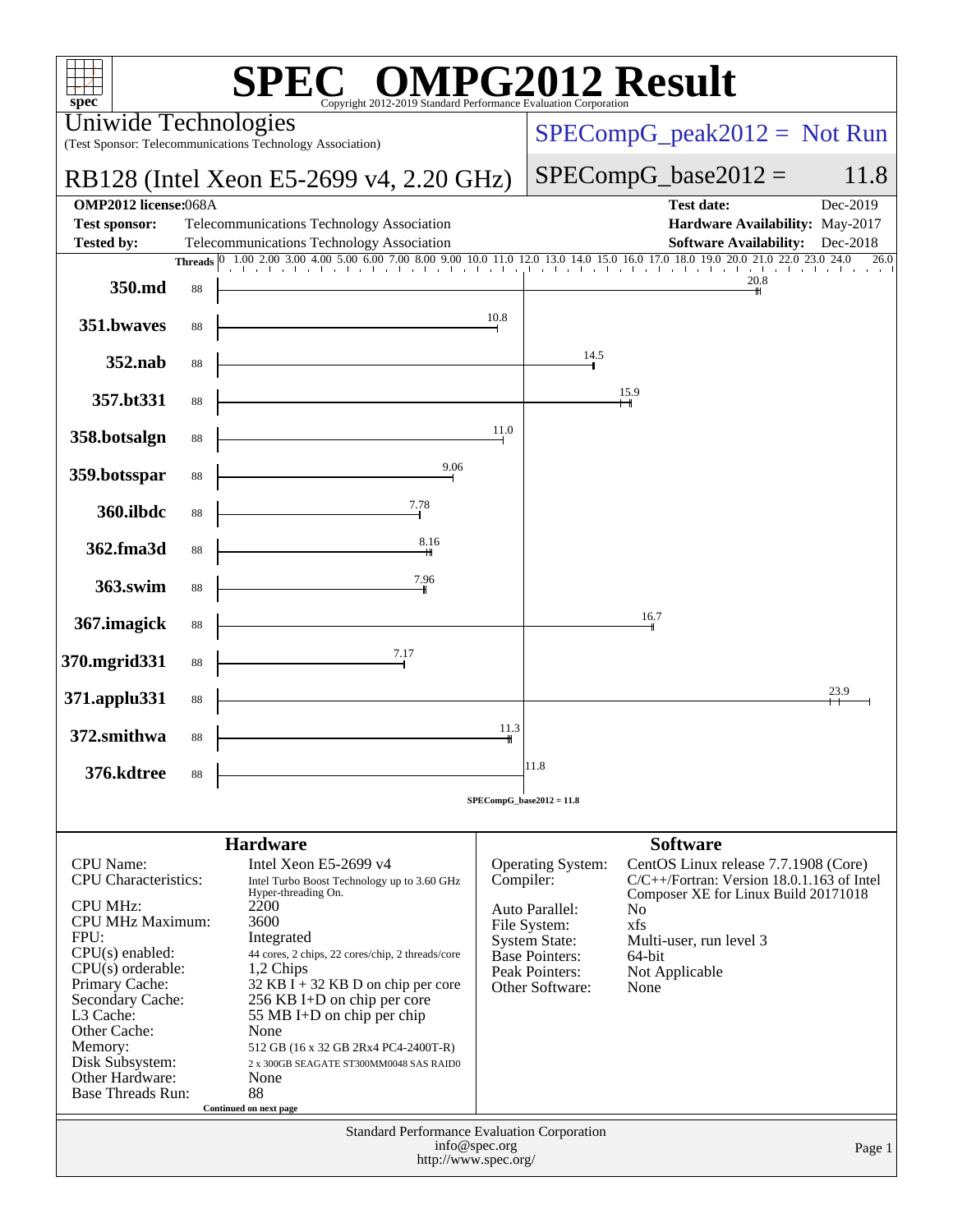#### Uniwide Technologies

(Test Sponsor: Telecommunications Technology Association)

### RB128 (Intel Xeon E5-2699 v4, 2.20 GHz)

#### **[OMP2012 license:](http://www.spec.org/auto/omp2012/Docs/result-fields.html#OMP2012license)**068A **[Test date:](http://www.spec.org/auto/omp2012/Docs/result-fields.html#Testdate)** Dec-2019

**[Test sponsor:](http://www.spec.org/auto/omp2012/Docs/result-fields.html#Testsponsor)** Telecommunications Technology Association **[Hardware Availability:](http://www.spec.org/auto/omp2012/Docs/result-fields.html#HardwareAvailability)** May-2017 **[Tested by:](http://www.spec.org/auto/omp2012/Docs/result-fields.html#Testedby)** Telecommunications Technology Association **[Software Availability:](http://www.spec.org/auto/omp2012/Docs/result-fields.html#SoftwareAvailability)** Dec-2018

[Minimum Peak Threads:](http://www.spec.org/auto/omp2012/Docs/result-fields.html#MinimumPeakThreads)

[Maximum Peak Threads:](http://www.spec.org/auto/omp2012/Docs/result-fields.html#MaximumPeakThreads)

**[Results Table](http://www.spec.org/auto/omp2012/Docs/result-fields.html#ResultsTable) [Benchmark](http://www.spec.org/auto/omp2012/Docs/result-fields.html#Benchmark) [Threads](http://www.spec.org/auto/omp2012/Docs/result-fields.html#Threads) [Seconds](http://www.spec.org/auto/omp2012/Docs/result-fields.html#Seconds) [Ratio](http://www.spec.org/auto/omp2012/Docs/result-fields.html#Ratio) [Seconds](http://www.spec.org/auto/omp2012/Docs/result-fields.html#Seconds) [Ratio](http://www.spec.org/auto/omp2012/Docs/result-fields.html#Ratio) [Seconds](http://www.spec.org/auto/omp2012/Docs/result-fields.html#Seconds) [Ratio](http://www.spec.org/auto/omp2012/Docs/result-fields.html#Ratio) Base [Threads](http://www.spec.org/auto/omp2012/Docs/result-fields.html#Threads) [Seconds](http://www.spec.org/auto/omp2012/Docs/result-fields.html#Seconds) [Ratio](http://www.spec.org/auto/omp2012/Docs/result-fields.html#Ratio) [Seconds](http://www.spec.org/auto/omp2012/Docs/result-fields.html#Seconds) [Ratio](http://www.spec.org/auto/omp2012/Docs/result-fields.html#Ratio) [Seconds](http://www.spec.org/auto/omp2012/Docs/result-fields.html#Seconds) [Ratio](http://www.spec.org/auto/omp2012/Docs/result-fields.html#Ratio) Peak** [350.md](http://www.spec.org/auto/omp2012/Docs/350.md.html) 88 **[223](http://www.spec.org/auto/omp2012/Docs/result-fields.html#Median) [20.8](http://www.spec.org/auto/omp2012/Docs/result-fields.html#Median)** 222 20.9 223 20.7 [351.bwaves](http://www.spec.org/auto/omp2012/Docs/351.bwaves.html) 88 421 10.8 420 10.8 **[421](http://www.spec.org/auto/omp2012/Docs/result-fields.html#Median) [10.8](http://www.spec.org/auto/omp2012/Docs/result-fields.html#Median)** [352.nab](http://www.spec.org/auto/omp2012/Docs/352.nab.html) 88 269 14.4 268 14.5 **[269](http://www.spec.org/auto/omp2012/Docs/result-fields.html#Median) [14.5](http://www.spec.org/auto/omp2012/Docs/result-fields.html#Median)** [357.bt331](http://www.spec.org/auto/omp2012/Docs/357.bt331.html) 88 **[299](http://www.spec.org/auto/omp2012/Docs/result-fields.html#Median) [15.9](http://www.spec.org/auto/omp2012/Docs/result-fields.html#Median)** 298 15.9 305 15.5 [358.botsalgn](http://www.spec.org/auto/omp2012/Docs/358.botsalgn.html) 88 **[396](http://www.spec.org/auto/omp2012/Docs/result-fields.html#Median) [11.0](http://www.spec.org/auto/omp2012/Docs/result-fields.html#Median)** 396 11.0 396 11.0 [359.botsspar](http://www.spec.org/auto/omp2012/Docs/359.botsspar.html) 88 **[579](http://www.spec.org/auto/omp2012/Docs/result-fields.html#Median) [9.06](http://www.spec.org/auto/omp2012/Docs/result-fields.html#Median)** 579 9.06 579 9.07 [360.ilbdc](http://www.spec.org/auto/omp2012/Docs/360.ilbdc.html) 88 457 7.80 458 7.77 **[458](http://www.spec.org/auto/omp2012/Docs/result-fields.html#Median) [7.78](http://www.spec.org/auto/omp2012/Docs/result-fields.html#Median)** [362.fma3d](http://www.spec.org/auto/omp2012/Docs/362.fma3d.html) 88 **[466](http://www.spec.org/auto/omp2012/Docs/result-fields.html#Median) [8.16](http://www.spec.org/auto/omp2012/Docs/result-fields.html#Median)** 473 8.04 461 8.25 [363.swim](http://www.spec.org/auto/omp2012/Docs/363.swim.html) 88 564 8.03 571 7.93 **[569](http://www.spec.org/auto/omp2012/Docs/result-fields.html#Median) [7.96](http://www.spec.org/auto/omp2012/Docs/result-fields.html#Median)** [367.imagick](http://www.spec.org/auto/omp2012/Docs/367.imagick.html) 88 **[421](http://www.spec.org/auto/omp2012/Docs/result-fields.html#Median) [16.7](http://www.spec.org/auto/omp2012/Docs/result-fields.html#Median)** 421 16.7 419 16.8 [370.mgrid331](http://www.spec.org/auto/omp2012/Docs/370.mgrid331.html) 88 **[616](http://www.spec.org/auto/omp2012/Docs/result-fields.html#Median) [7.17](http://www.spec.org/auto/omp2012/Docs/result-fields.html#Median)** 613 7.20 617 7.17 [371.applu331](http://www.spec.org/auto/omp2012/Docs/371.applu331.html) 88 241 25.1 **[253](http://www.spec.org/auto/omp2012/Docs/result-fields.html#Median) [23.9](http://www.spec.org/auto/omp2012/Docs/result-fields.html#Median)** 257 23.6 [372.smithwa](http://www.spec.org/auto/omp2012/Docs/372.smithwa.html) 88 473 11.3 479 11.2 **[476](http://www.spec.org/auto/omp2012/Docs/result-fields.html#Median) [11.3](http://www.spec.org/auto/omp2012/Docs/result-fields.html#Median)** [376.kdtree](http://www.spec.org/auto/omp2012/Docs/376.kdtree.html) 88 382 11.8 **[382](http://www.spec.org/auto/omp2012/Docs/result-fields.html#Median) [11.8](http://www.spec.org/auto/omp2012/Docs/result-fields.html#Median)** 382 11.8 Results appear in the [order in which they were run.](http://www.spec.org/auto/omp2012/Docs/result-fields.html#RunOrder) Bold underlined text [indicates a median measurement.](http://www.spec.org/auto/omp2012/Docs/result-fields.html#Median) **[Platform Notes](http://www.spec.org/auto/omp2012/Docs/result-fields.html#PlatformNotes)**

 Sysinfo program /usr/omp2012/Docs/sysinfo \$Rev: 395 \$ \$Date:: 2012-07-25 #\$ 8f8c0fe9e19c658963a1e67685e50647 running on uniwide-rb128 Mon Dec 2 22:41:59 2019 This section contains SUT (System Under Test) info as seen by

 some common utilities. To remove or add to this section, see: <http://www.spec.org/omp2012/Docs/config.html#sysinfo>

 From /proc/cpuinfo model name : Intel(R) Xeon(R) CPU E5-2699 v4 @ 2.20GHz 2 "physical id"s (chips) 88 "processors" cores, siblings (Caution: counting these is hw and system dependent. The following excerpts from /proc/cpuinfo might not be reliable. Use with caution.) cpu cores : 22 siblings : 44 physical 0: cores 0 1 2 3 4 5 8 9 10 11 12 16 17 18 19 20 21 24 25 26 27 28 physical 1: cores 0 1 2 3 4 5 8 9 10 11 12 16 17 18 19 20 21 24 25 26 27 28 cache size : 56320 KB

Continued on next page

Standard Performance Evaluation Corporation [info@spec.org](mailto:info@spec.org) <http://www.spec.org/>

 $SPECompG_peak2012 = Not Run$  $SPECompG_peak2012 = Not Run$ 

### $SPECompG_base2012 = 11.8$  $SPECompG_base2012 = 11.8$

Page 2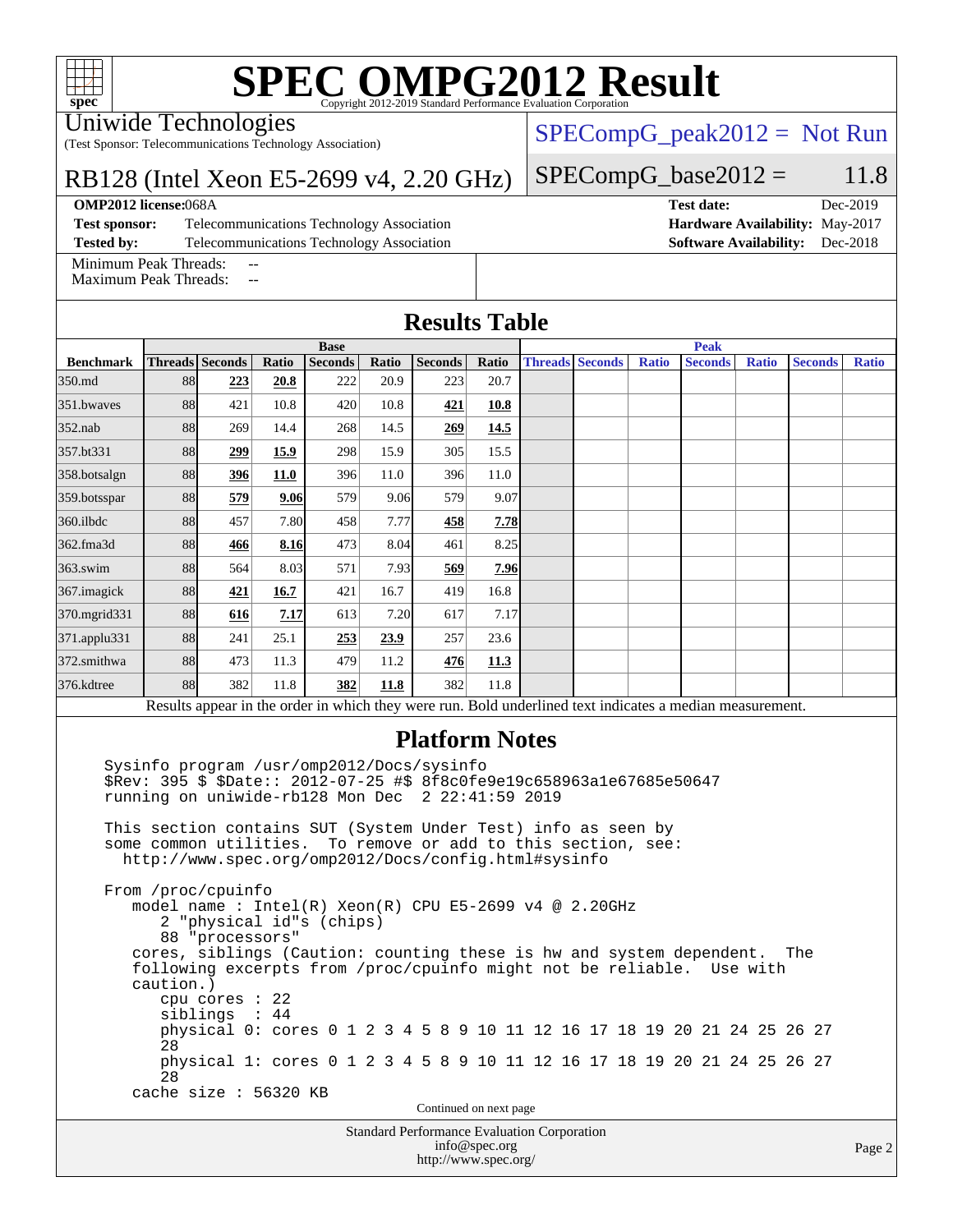

Uniwide Technologies

(Test Sponsor: Telecommunications Technology Association)

 $SPECompG_peak2012 = Not Run$  $SPECompG_peak2012 = Not Run$ 

### RB128 (Intel Xeon E5-2699 v4, 2.20 GHz)

**[Test sponsor:](http://www.spec.org/auto/omp2012/Docs/result-fields.html#Testsponsor)** Telecommunications Technology Association **[Hardware Availability:](http://www.spec.org/auto/omp2012/Docs/result-fields.html#HardwareAvailability)** May-2017 **[Tested by:](http://www.spec.org/auto/omp2012/Docs/result-fields.html#Testedby)** Telecommunications Technology Association **[Software Availability:](http://www.spec.org/auto/omp2012/Docs/result-fields.html#SoftwareAvailability)** Dec-2018

## $SPECompG_base2012 = 11.8$  $SPECompG_base2012 = 11.8$ **[OMP2012 license:](http://www.spec.org/auto/omp2012/Docs/result-fields.html#OMP2012license)**068A **[Test date:](http://www.spec.org/auto/omp2012/Docs/result-fields.html#Testdate)** Dec-2019

Page 3

## **[Platform Notes \(Continued\)](http://www.spec.org/auto/omp2012/Docs/result-fields.html#PlatformNotes)**

Standard Performance Evaluation Corporation From /proc/meminfo MemTotal: 528087944 kB HugePages\_Total: 0<br>Hugepagesize: 2048 kB Hugepagesize: From /etc/\*release\* /etc/\*version\* centos-release: CentOS Linux release 7.7.1908 (Core) centos-release-upstream: Derived from Red Hat Enterprise Linux 7.7 (Source) os-release: NAME="CentOS Linux" VERSION="7 (Core)" ID="centos" ID\_LIKE="rhel fedora" VERSION\_ID="7" PRETTY\_NAME="CentOS Linux 7 (Core)" ANSI\_COLOR="0;31" CPE\_NAME="cpe:/o:centos:centos:7" redhat-release: CentOS Linux release 7.7.1908 (Core) system-release: CentOS Linux release 7.7.1908 (Core) system-release-cpe: cpe:/o:centos:centos:7 uname -a: Linux uniwide-rb128 3.10.0-1062.4.1.el7.x86\_64 #1 SMP Fri Oct 18 17:15:30 UTC 2019 x86\_64 x86\_64 x86\_64 GNU/Linux run-level 3 Dec 2 13:46 SPEC is set to: /usr/omp2012 Filesystem Type Size Used Avail Use% Mounted on /dev/mapper/centos-root xfs 50G 7.2G 43G 15% / Additional information from dmidecode: BIOS American Megatrends Inc. 3407 01/11/2017 Memory: 16x 32 GB 12x Hynix Semiconductor HMA84GR7AFR4N-UH 32 GB 2133 MT/s 2 rank 4x Hynix Semiconductor HMA84GR7MFR4N-UH 32 GB 2133 MT/s 2 rank 8x NO DIMM NO DIMM (End of data from sysinfo program) **[General Notes](http://www.spec.org/auto/omp2012/Docs/result-fields.html#GeneralNotes)** ================================================================================================ System settings notes: Intel Turbo Boost Technology (Turbo) : Enabled Hyper-threading : Disabled ================================================================================================ General OMP Library Settings Continued on next page

> [info@spec.org](mailto:info@spec.org) <http://www.spec.org/>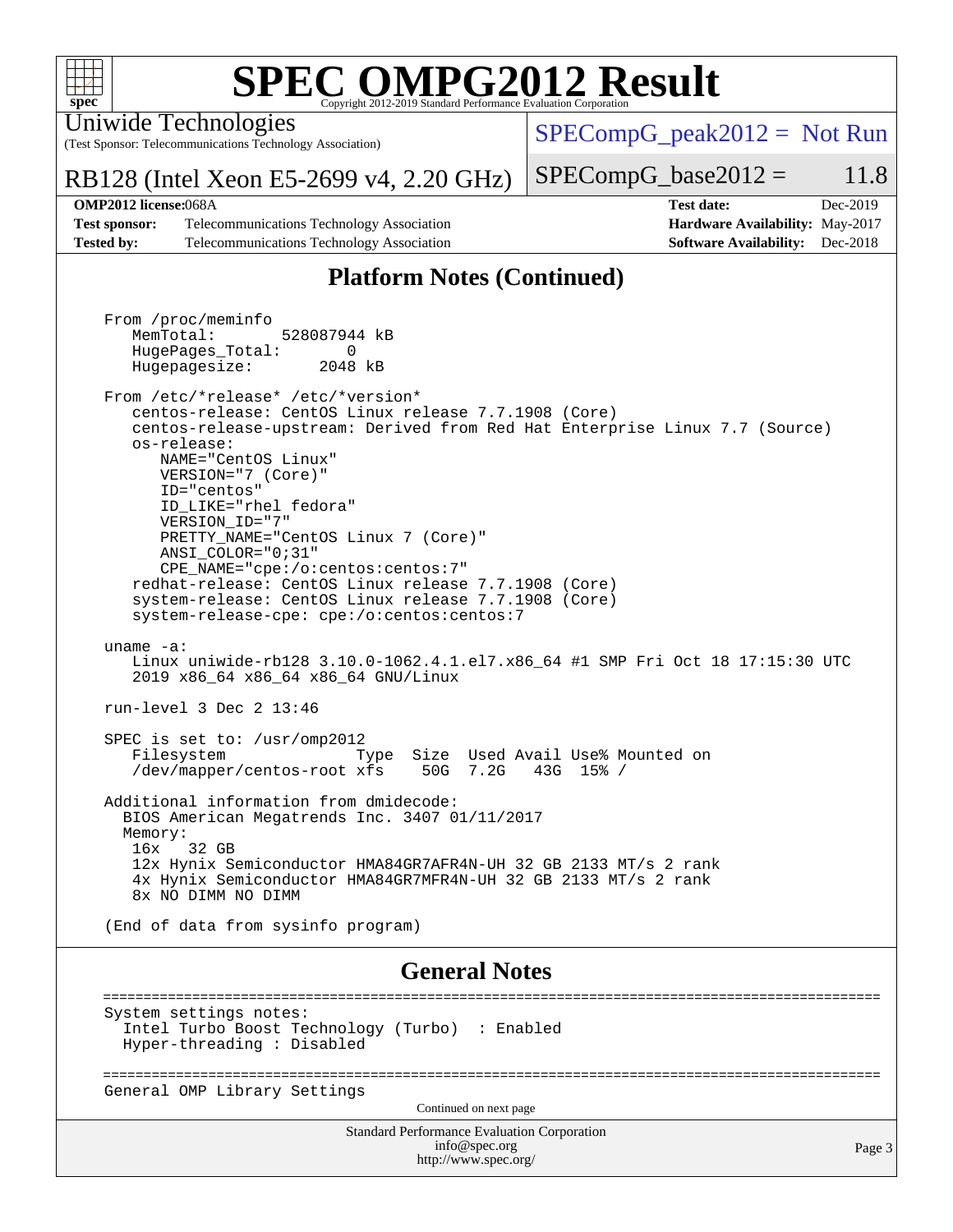

#### Uniwide Technologies

(Test Sponsor: Telecommunications Technology Association)

 $SPECompG_peak2012 = Not Run$  $SPECompG_peak2012 = Not Run$ 

### RB128 (Intel Xeon E5-2699 v4, 2.20 GHz)

#### $SPECompG_base2012 = 11.8$  $SPECompG_base2012 = 11.8$

#### **[OMP2012 license:](http://www.spec.org/auto/omp2012/Docs/result-fields.html#OMP2012license)**068A **[Test date:](http://www.spec.org/auto/omp2012/Docs/result-fields.html#Testdate)** Dec-2019

**[Test sponsor:](http://www.spec.org/auto/omp2012/Docs/result-fields.html#Testsponsor)** Telecommunications Technology Association **[Hardware Availability:](http://www.spec.org/auto/omp2012/Docs/result-fields.html#HardwareAvailability)** May-2017 **[Tested by:](http://www.spec.org/auto/omp2012/Docs/result-fields.html#Testedby)** Telecommunications Technology Association **[Software Availability:](http://www.spec.org/auto/omp2012/Docs/result-fields.html#SoftwareAvailability)** Dec-2018

# **[General Notes \(Continued\)](http://www.spec.org/auto/omp2012/Docs/result-fields.html#GeneralNotes)**

 KMP\_AFFINITY=compact,0 KMP\_LIBRARY=turnaround KMP\_STACKSIZE=512M KMP\_BLOCKTIME=infinite OMP\_DYNAMIC=FALSE OMP\_NESTED=FALSE OMP\_SCHEDULE=static

 ================================================================================================ Envirionment Variables Settings ulimit -s unlimited

 ================================================================================================ Spectre and Meltdown Yes: The test sponsor attests, as of date of publication, that CVE-2017-5754 (Meltdown) is mitigated in the system as tested and documented. Yes: The test sponsor attests, as of date of publication, that CVE-2017-5753 (Spectre variant 1) is mitigated in the system as tested and documented. Yes: The test sponsor attests, as of date of publication, that CVE-2017-5715 (Spectre variant 2) is mitigated in the system as tested and documented.

## **[Base Compiler Invocation](http://www.spec.org/auto/omp2012/Docs/result-fields.html#BaseCompilerInvocation)**

[C benchmarks](http://www.spec.org/auto/omp2012/Docs/result-fields.html#Cbenchmarks): [icc](http://www.spec.org/omp2012/results/res2019q4/omp2012-20191204-00191.flags.html#user_CCbase_intel_icc)

[C++ benchmarks:](http://www.spec.org/auto/omp2012/Docs/result-fields.html#CXXbenchmarks) [icpc](http://www.spec.org/omp2012/results/res2019q4/omp2012-20191204-00191.flags.html#user_CXXbase_intel_icpc)

[Fortran benchmarks](http://www.spec.org/auto/omp2012/Docs/result-fields.html#Fortranbenchmarks): [ifort](http://www.spec.org/omp2012/results/res2019q4/omp2012-20191204-00191.flags.html#user_FCbase_intel_ifort)

## **[Base Portability Flags](http://www.spec.org/auto/omp2012/Docs/result-fields.html#BasePortabilityFlags)**

 350.md: [-FR](http://www.spec.org/omp2012/results/res2019q4/omp2012-20191204-00191.flags.html#user_baseFPORTABILITY350_md_f-FR_826f1f71b114efdd895e50dc86c480ee) 357.bt331: [-mcmodel=medium](http://www.spec.org/omp2012/results/res2019q4/omp2012-20191204-00191.flags.html#user_baseFPORTABILITY357_bt331_f-mcmodel_3a41622424bdd074c4f0f2d2f224c7e5) 363.swim: [-mcmodel=medium](http://www.spec.org/omp2012/results/res2019q4/omp2012-20191204-00191.flags.html#user_baseFPORTABILITY363_swim_f-mcmodel_3a41622424bdd074c4f0f2d2f224c7e5) 367.imagick: [-std=c99](http://www.spec.org/omp2012/results/res2019q4/omp2012-20191204-00191.flags.html#user_baseCPORTABILITY367_imagick_f-std_2ec6533b6e06f1c4a6c9b78d9e9cde24)

## **[Base Optimization Flags](http://www.spec.org/auto/omp2012/Docs/result-fields.html#BaseOptimizationFlags)**

[C benchmarks](http://www.spec.org/auto/omp2012/Docs/result-fields.html#Cbenchmarks):

[-ansi-alias](http://www.spec.org/omp2012/results/res2019q4/omp2012-20191204-00191.flags.html#user_CCbase_f-ansi-alias) [-qopenmp](http://www.spec.org/omp2012/results/res2019q4/omp2012-20191204-00191.flags.html#user_CCbase_f-qopenmp) [-ipo](http://www.spec.org/omp2012/results/res2019q4/omp2012-20191204-00191.flags.html#user_CCbase_f-ipo) [-O3](http://www.spec.org/omp2012/results/res2019q4/omp2012-20191204-00191.flags.html#user_CCbase_f-O3) [-no-prec-div](http://www.spec.org/omp2012/results/res2019q4/omp2012-20191204-00191.flags.html#user_CCbase_f-no-prec-div) [-no-prec-sqrt](http://www.spec.org/omp2012/results/res2019q4/omp2012-20191204-00191.flags.html#user_CCbase_f-no-prec-sqrt) [-fp-model fast=2](http://www.spec.org/omp2012/results/res2019q4/omp2012-20191204-00191.flags.html#user_CCbase_f-fp-model_a7fb8ccb7275e23f0079632c153cfcab) [-xHost](http://www.spec.org/omp2012/results/res2019q4/omp2012-20191204-00191.flags.html#user_CCbase_f-xhost_1e10f91eff8f78573df9db5f5d873511)

Continued on next page

Standard Performance Evaluation Corporation [info@spec.org](mailto:info@spec.org) <http://www.spec.org/>